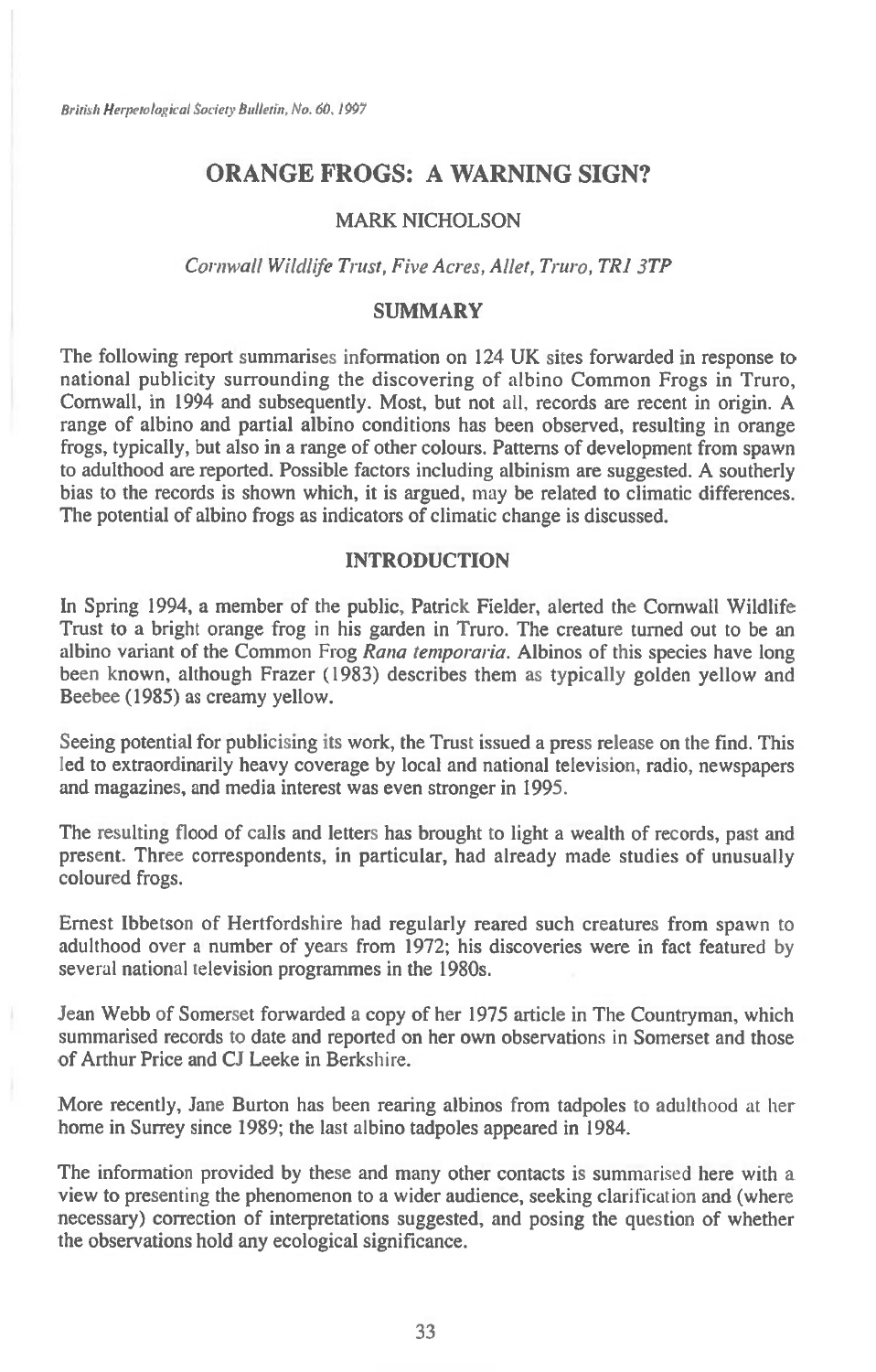

**Fig. 1 Distribution of albino or partially albino Common Frogs** 

### **INFORMATION RECEIVED**

## **SUMMARY OF RECORDS**

**Records of frogs considered to be albino or partially albino, or of albino spawn or tadpoles, have been received from 124 sites nationally. Some sites have yielded several (or many) albinos, sometimes over the course of several years. In the vast majority of cases (102) the earliest record for albinism at the site was from 1990 or later, although information was invited and received for older instances. Of the 22 "older" sites, only 7 records dated from earlier than 1960.**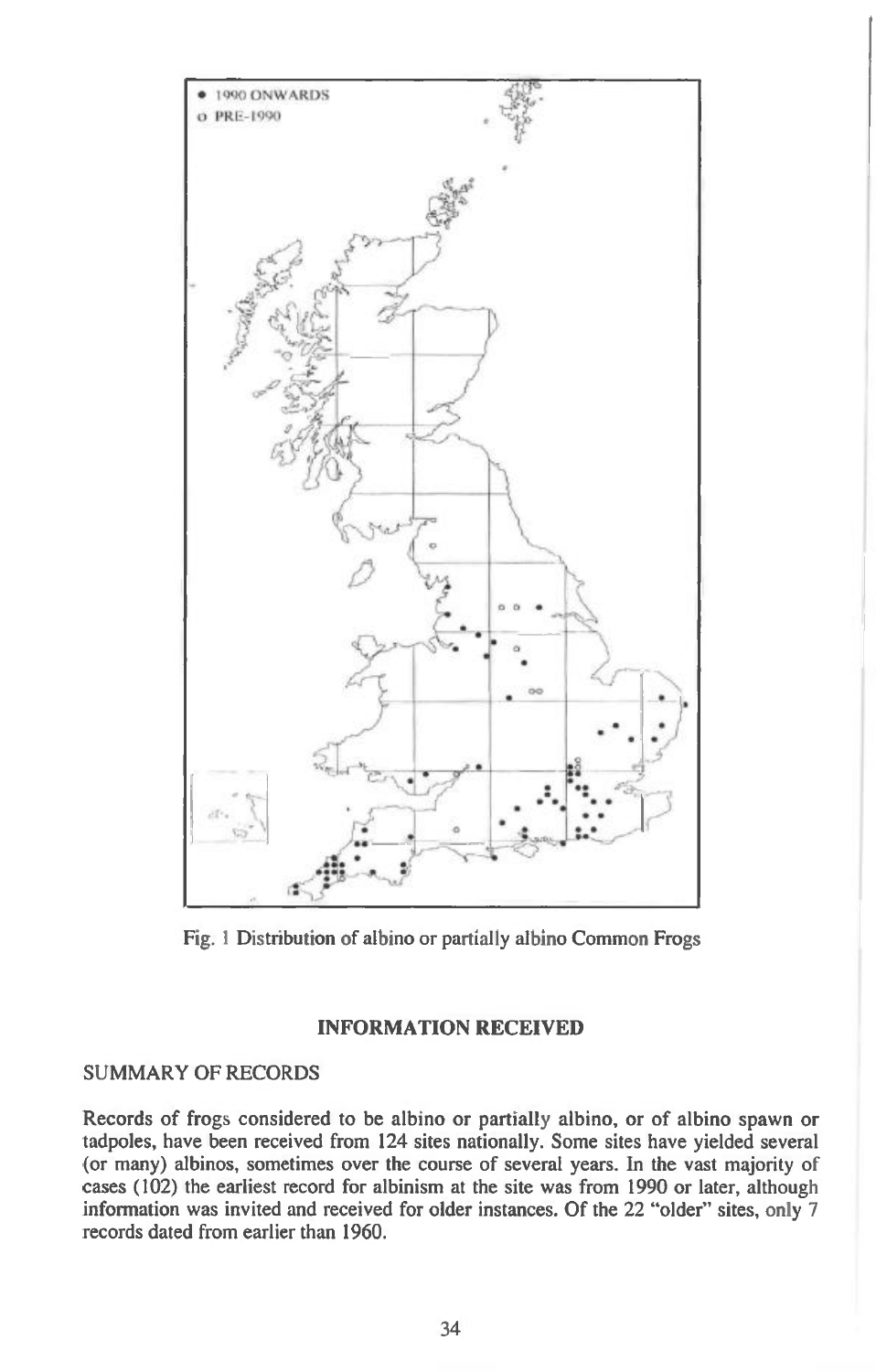

## Fig. 2 Distribution of Common Frog as a whole

Fig. 3 Distribution of albino or partially albino Common Frog sites on a broad regional basis

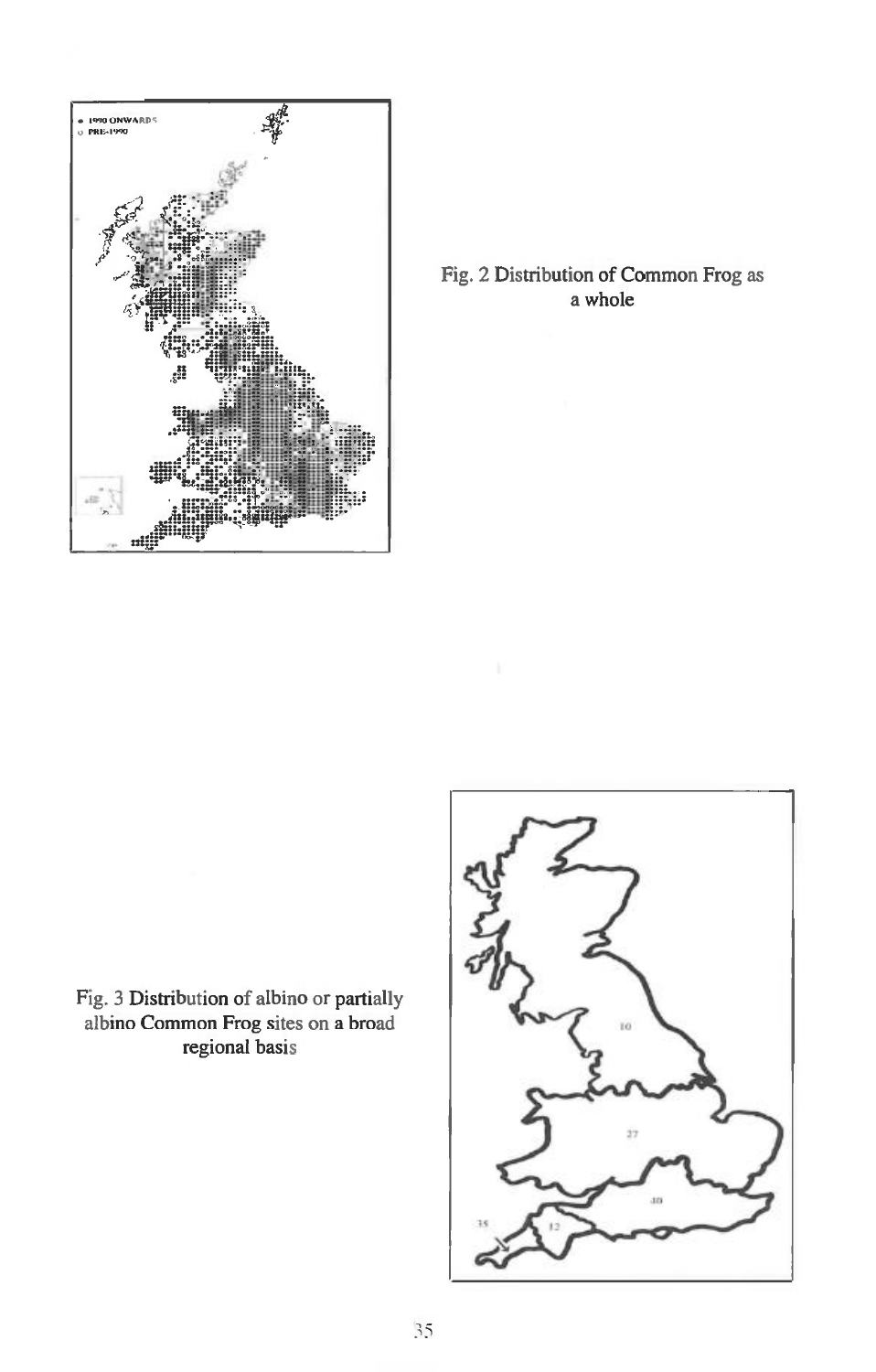## **COLOURS**

Orange frogs have been mentioned at 73 of the sites, this being by far the most common colour for albinos reported here. In eight cases the colour was described as "peach" or "pinky orange", and in fact the original Truro frog turned this colour whenever subjected to prolonged light.

Yellow (or gold) was the next most popular colour, being mentioned for 23 sites, followed by pink (9), white (4) and cream (2), while three reports mentioned variegated colour patterns. There were also four instances in which frogs were described as having translucent skin and appearing pink (2), "golden" (1) or "pale" (1).

Sites at which the frogs were described as red have not been included within the 124 under discussion here, except for one in which the frog was confirmed to have red pupils to its eyes. Red (or pink) eyes have been taken as a sign of true albinism, while reddish skin is considered to fall within the "normal" colour range of the species. Frazer (1983) mentions that red frogs are particularly common in Scotland; the opposite appears to be the case for the skin colours considered as albino here (see later).

In most cases eye colour was not confirmed, but it appears that both red pupils and normal dark pupils are possible with any of the skin colours found. The red-eyed animals in the study have been described as true albinos, while those with "albino" skin but dark eyes are considered to be partial albinos.

Logically, it might be assumed that a frog with no pigmentation would have translucent skin through which the pink or red colour of its underlying flesh would be visible, as was the case in two of the sightings. Beebee (1985) attributes yellow colouring to lymph fluid under the skin. Close observation of normal frogs in the field shows that their undersides are often yellow, cream or white in colour. In the absence of the typical dark pigments, therefore, it would appear that a variety of other colouring and masking factors combine in different strengths to determine the overall appearance.

### LIFE HISTORIES

Observations of mating by several recorders suggest that an albino female always produces albino spawn (i.e. with white or cream embryos), whatever the colour of her partner. This is perhaps to be expected, as the male's genes can have no influence until the embryos start to develop after external fertilisation.

In each of the "white spawn" cases described, every embryo in the clump of spawn was albino. Where development was studied, the white or cream spawn produced white tadpoles. At some sites, these gradually became normal in colour; presumably in these cases the male's genetic input was sufficient to make up for the deficiency. In other cases, the tadpoles became transparent - either colourless or with a red, orange or yellow tint. This allowed a very clear view of their internal organs. By the time of metamorphosis, the eventual adult colour appears to be fixed.

A different picture of development emerges from Ernest Ibbetson's frogs. These were said to arise from normal spawn with an almost imperceptible purple tint. The tadpoles appeared normal for at least their first ten weeks, and the adults (which included red, pink, white, orange, yellow and mixed-colour individuals) invariably had dark, not red, eyes. In Mr Ibbetson's view, an unusually coloured male would always pass its own colour on to its offspring.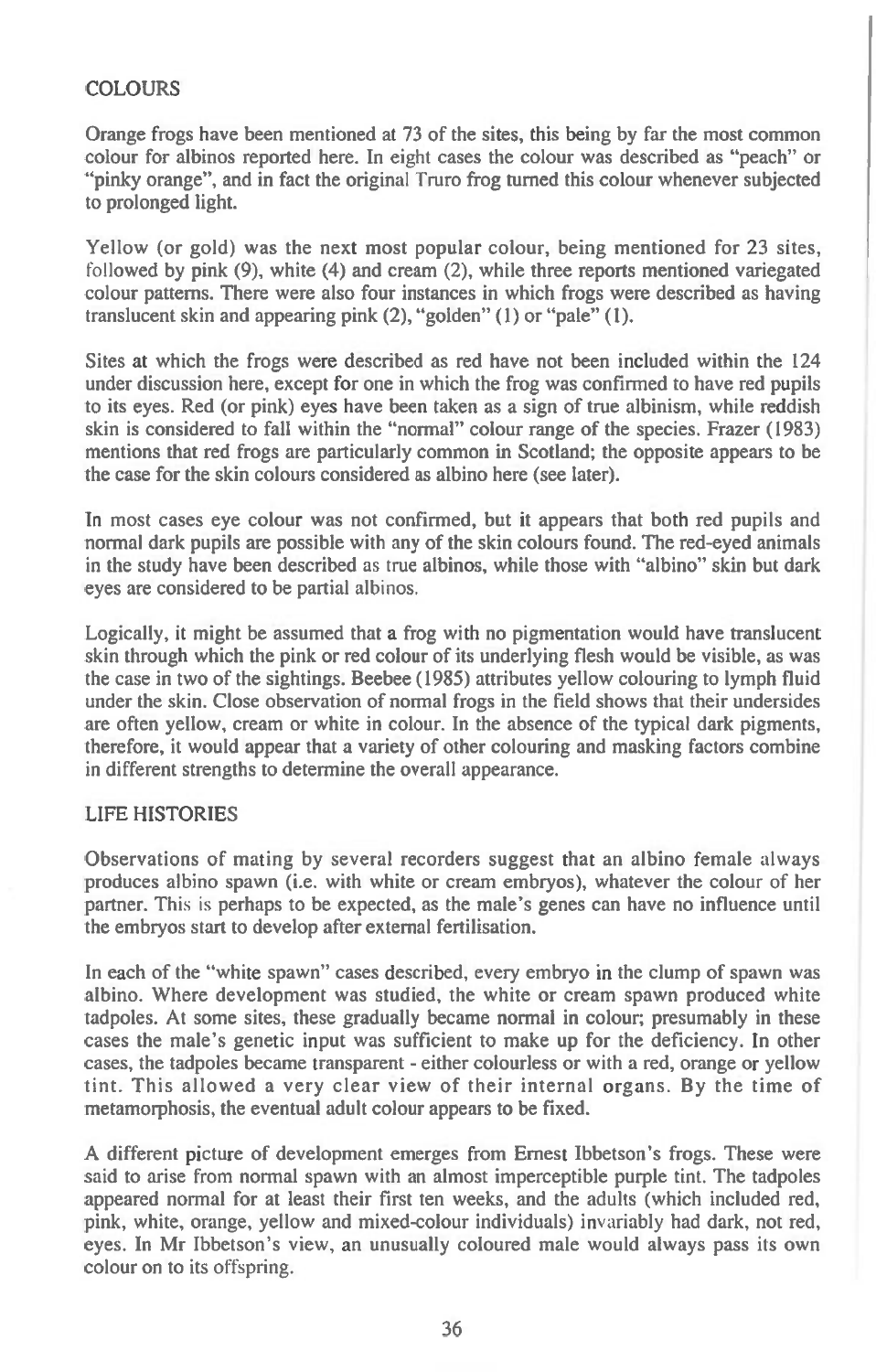Another case of male dominance was reported by Arthur Price, in which a pink frog with pink eyes fertilised black spawn. The tadpoles hatched black, but in some the melanin later broke into patches and then disappeared.

As well as lacking camouflage colouring, some albinos exhibit other deficiencies. Jean Webb sometimes found albinism to be linked with a distortion of the pelvic girdle, producing a kink in the tadpole's tail, while Arthur Price and CJ Leeke found that this led to a deformed shape in the adult. Kinked albino tadpole tails were also noted by Mark Cooper in Cheshire. In some cases the white tadpoles Jean Webb studied were less active than their normal counterparts and died a few days after hatching. Jane Burton found all of her albino adults to suffer from spinal deformities. Furthermore, they were *all* male.

Given the low survival rate of normal, camouflaged common frogs, it is surprising to find so many of these conspicuous creatures surviving in the wild at all, and that several recorders have observed the same (assumed) individual over three or four breeding seasons.

## POSSIBLE CAUSES

The earliest albino records summarised by Jean Webb date from 1891, with several in the 1930s, so it can be assumed that this phenomenon was occurring long before pollution and other human abuses of the environment started to be blamed for aberrations in nature. Whether or. mot factors like pollution, increased ultra-violet radiation and global warming have increased the frequency of occurrence of the mutation causing albinism - or altered the survival chances of albinos - is another matter.

Ernest Ibbetson found unusually coloured frogs were a feature of most ponds in his home area, and blamed weedkillers for causing genetic changes.

To complicate matters, there is evidence that the unusual colours reported here can also be produced by directly environmental rather than genetic influences. Mrs P Wood recalled a population of white frogs being found in a boarded-up air raid shelter in Derbyshire in the 1950s; on release to a pond, they became darker. Andrew Greening told of the discovery of about 30 bright red frogs (albeit with normal eyes) trapped in an old drainage shaft; again the implication was that lack of light had affected pigmentation.

### DISTRIBUTION

The distribution of albino sites on a 10km square basis is shown in fig. 1, while fig. 2 plots the distribution of *Rana temporaria as* a whole for comparison. Absence of albino records from Scotland and comparative rarity in the north of England are evident.

Numbers of albino sites are summarised on a broad regional basis in fig. 3. Even excluding the Cornwall records, whose numbers might be expected to be high due to local publicity, and the Devon records, which may have been influenced by publicity in Cornwall, there is a clear southern bias. The most northerly record received was from Keswick in Cumbria.

### **DISCUSSION**

Comparison between the observed albino site distribution (fig. 1 and fig. 3) and the distribution of "normal" frogs (fig. 2) suggests that the southern bias suggested for albinism is not simply the result of recorder or pond distribution. Nor can it be argued to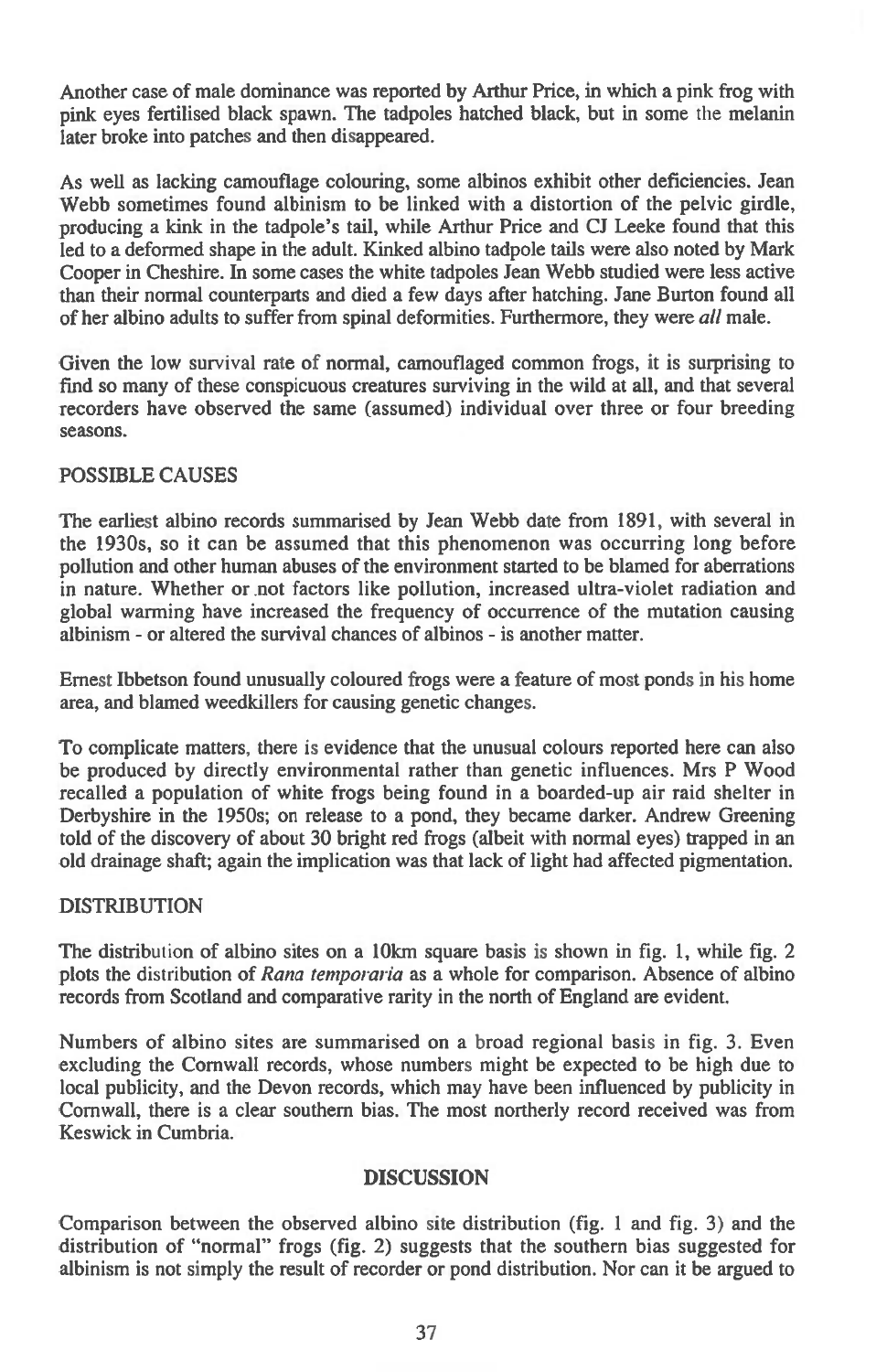be the result of proximity to Cornwall, the source of the original story, as the national publicity - by definition - covered all areas.

Perhaps the most obvious factor varying between north and south which might be used to explain this distribution is climate. Without dark pigments to help them absorb warmth from the sun, albino spawn and tadpoles are likely to develop more slowly than normal ones. In fact, Jean Webb did find that white spawn took longer to hatch than normal spawn in her study ponds.

Given this slower development, and the huge predation faced by frogs at their spawn and tadpole stages, it is surprising that any albino tadpoles survive to metamorphosis. Their chances of doing so, however, may be higher in the milder climate of the south, where warmth is not such a limiting factor.

Assuming that albino tadpole survival *is* higher in a warmer climate, it is perhaps logical to assume that numbers of albino frogs will be on the increase if global warming is taking place.

The information presented here cannot confirm whether albinism is becoming more common, but does lend support to such a notion.

The fact that so few of the reports related to older records is surprising if albino frogs have always been so common, as the presentation of "orange frogs" as a new phenomenon by the media tended to provoke contradiction by those who knew better.

Surely bright orange frogs must always have been a sufficiently alarming sight to be worthy of note, so why have so few been recorded or publicised before now if they are not actually more common today?

### **APPEAL FOR INFORMATION**

Any information which might help yield a more accurate picture of what (if anything) is happening with regard to frog colouring, and why, will be much appreciated. Are there any other old records on naturalists' files? Has anyone seen an albino frog in the far north of England - or even Scotland? Does anyone have similar information from other countries?

Can anyone shed light on the physiological basic of colour variation in frogs? And have albino frog records been taken within a long-term pond study which might indicate trends (or otherwise) in their numbers'?

#### **ACKNOWLEDGEMENTS**

The author wishes to thank the many fellow naturalists and members of the public who have taken time to share their information and views, without which this report would not have been possible.

### **REFERENCES**

Beebee, T.J.C. (1985). Frogs and Toads. Whittet, London. Frazer, **J.F.D. (1983).** Reptiles and Amphibians in Britain. Collins, London. Webb, J. (1975). White Spawn, Pink Frogs. The Countryman Spring 1975, 174-175.